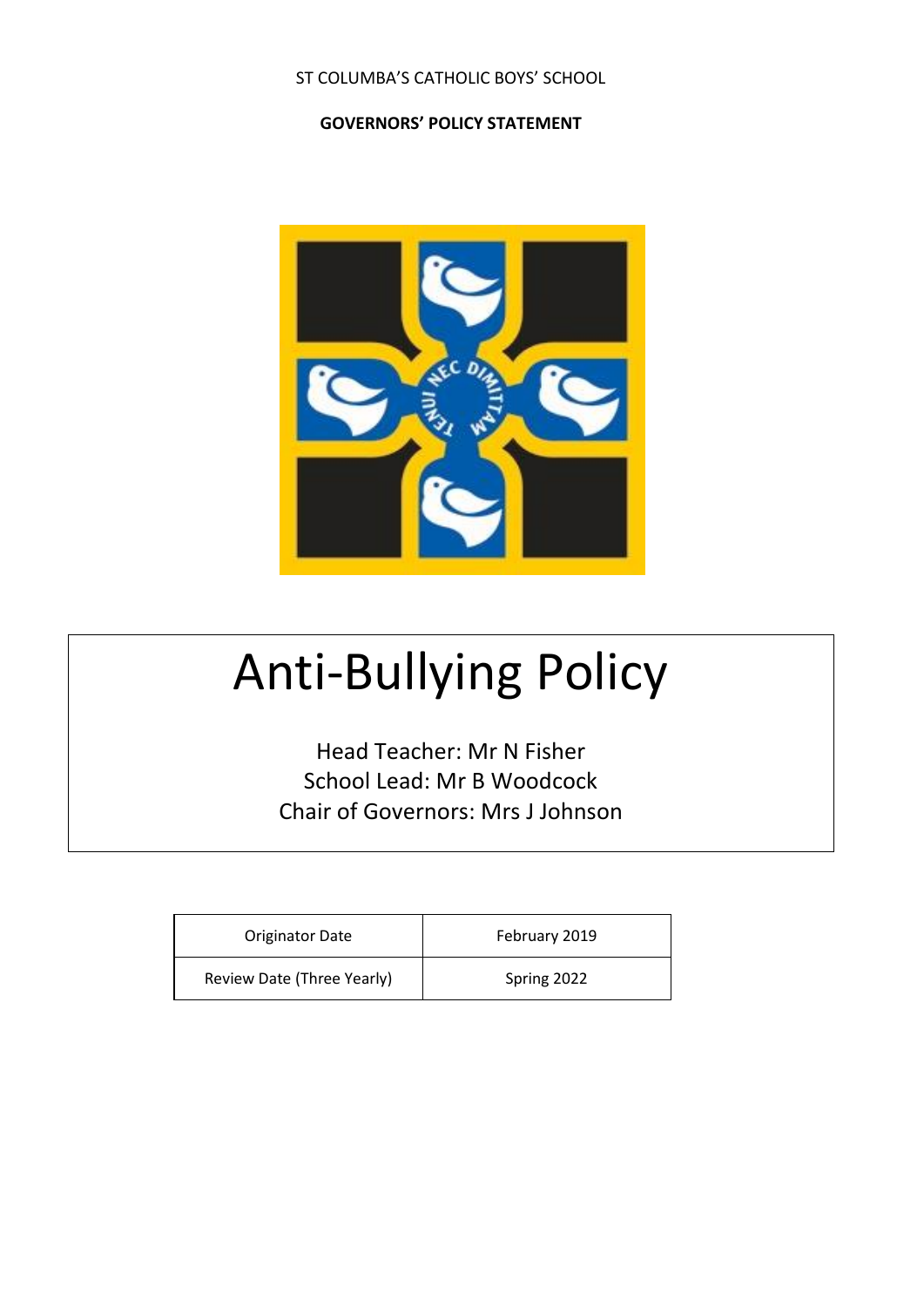# *Our school is an inclusive place of learning that celebrates and welcomes diversity. Every member of our community is a unique and special creation of God and is known, cared for and valued for the contribution they make. Every student is challenged and supported to achieve his best.*

The students, staff, governors and parents of St Columba's reject bullying in all its forms.

"Every child should be able to learn in a school environment free from bullying of any kind and in which they feel safe and supported. There is no place for bullying in our schools and communities and each of us involved in education has a role in creating a culture in schools where bullying is not tolerated. No child deserves to suffer the pain and indignity that bullying can cause. We recognise the negative impact it has on the educational experiences and wider development of so many of our children and young people."

#### **Ed Balls MP, Ministerial forward in** *Safe to Learn (2007)*

#### **Educate Against Hate**

The students, staff, Governors and parents of St Columba's fully support these statements:

- **Our school is a place that inspires and engages young minds.**
- **Our school believes in democracy and the laws of the country, where every individual has a voice that is heard and respected, no matter what their faith or belief.**
- **Our school values discussion, debate, and learning from others.**
- **Our school believes that division belongs in mathematics, not the classroom.**
- **There is no place for extremism in our school**.

St Columba's Catholic Boys' School is committed to ensuring that our students feel safe and stay safe. We also feel that all adults should feel safe and not be subject to any form of bullying. Our aim is that all students and staff who attend our school can live, learn, work and socialise, confident that they will:

- Not be bullied, discriminated against, harassed or otherwise abused;
- Know what to do if such a problem arises and how to minimise the likelihood of being bullied, harassed or otherwise abused; and
- Know that it is never acceptable to participate in bullying, discriminatory behaviour or harassment of any kind.

## **Aims and Objectives of Our Anti-Bullying Policy**

This section explains how we will know if our policy is successful. We aim:

- To reduce the number of bullying, discriminatory, harassment related incidents;
- To reduce the impact of bullying and increase confidence in addressing and reporting incidents;
- To establish a culture where bullying in all its forms, discrimination and harassment, is unacceptable and have an agreed strategy in dealing with such incidents is applied equally by all who work with children and young people;
- To promote through our curriculum and role model behaviours, a positive and safe environment that nurtures emotional health, good behaviour and well-being of all students and staff. A commitment to promoting equality underpins this;
- To provide information and guidance to students and their parents on how and where to get help;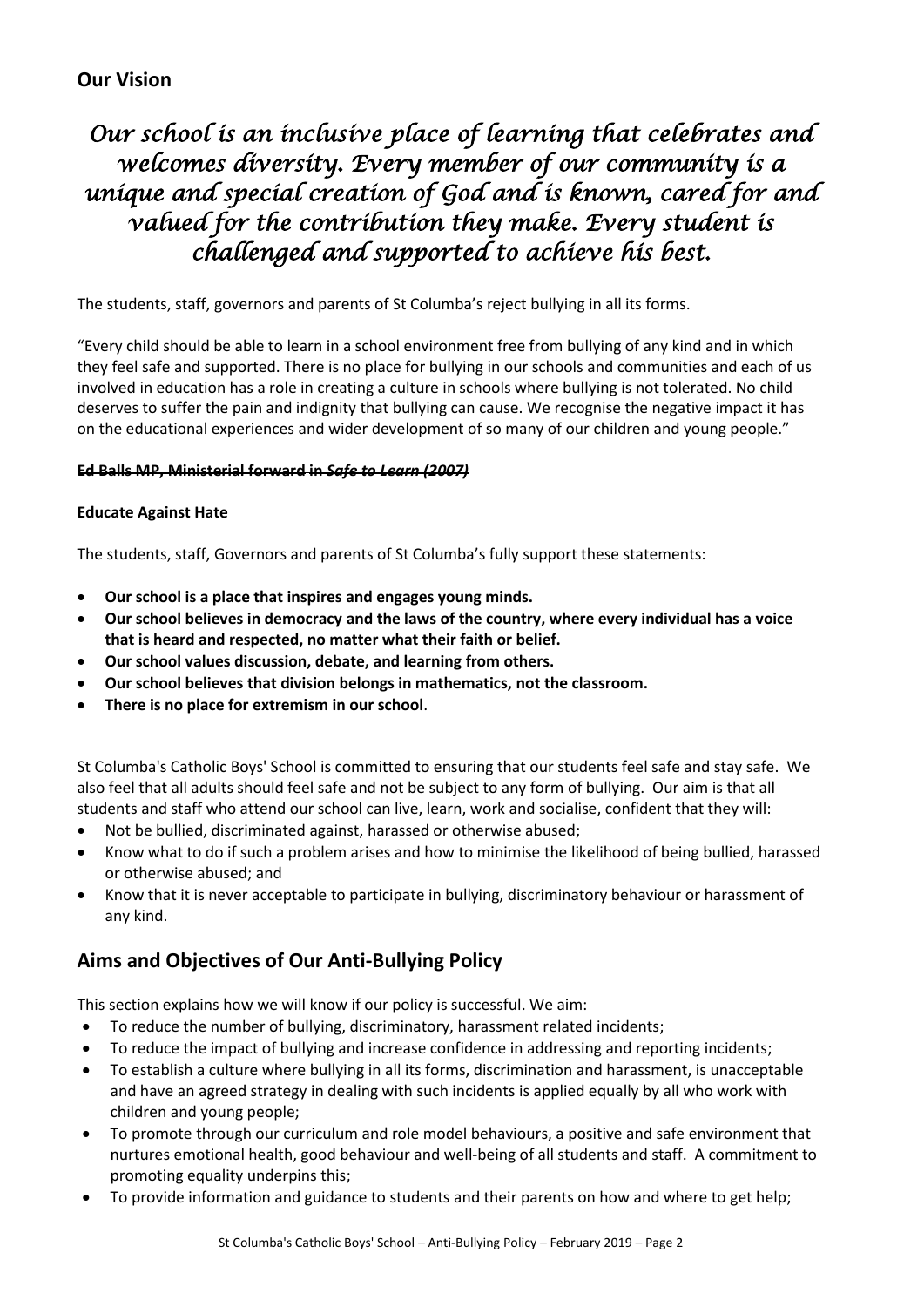- To involve students, parents, staff and governors in the development of our Anti-Bullying Policy and strategy;
- To establish an Anti-Bullying Working Party that reviews our policy and strategy every two years; and
- This Anti-Bullying Policy and Strategy complements the policy, practice, ethos and work of our policies on Equal Opportunities, Safeguarding Children and Adults, Prevent, Behaviour for Learning, Teaching and Learning and Citizenship. It is therefore pivotal to the strand of our School Improvement Plan in ensuring students feel safe in school and are safe in school. We have adapted our policy to include statutory recommendations from Keeping Children Safe In Education (Sept 2018) and Working Together to Safeguard Children (July 2018) and the Prevent Duty (July 2015).

# **What is Bullying/Peer to Peer Abuse?**

Bullying is any persistent behaviour which is deliberately intended to hurt, intimidate, frighten, harm or exclude. Bullying can be racist, sexist or homophobic. People can be bullied for any reason, including the way they look, their religion, their age, because of a learning or physical disability, where they live, their financial circumstances, their family background and even how well they are doing at school.

There are three significant factors that distinguish bullying from other types of aggressive or threatening behaviour:-

- A power imbalance;
- A victim who cannot match that power; and
- Aggressive action is repeated over a period of time.

## **What are the different types of bullying?** (Please refer to Appendix 1)

#### **Bullying/Peer to Peer abuse can take many forms:**

- **Emotional / mental**: this includes being unfriendly, excluding, tormenting (e.g. hiding books, possessions, threatening gestures);
- **Physical**: this includes pushing, kicking, hitting, punching or any use of violence, demanding money, harming in any way;
- **Verbal**: name-calling, sarcasm, teasing, spreading rumours;
- **Racist**: racial taunts, racial graffiti, gestures derogatory to skin colour, background or religion;
- **Sexual**: unwanted physical (sexual) contact or sexually abusive comments. This could also include coercion to become involved in or witness sexual acts that are both inappropriate and illegal in order to remain within a friendship or social group;
- **Homophobic**: teasing people for being gay or being perceived as gay (calling them gay names, even in jest), spreading rumours about people's sexual orientation for the purpose of making fun of them, hitting, intimidation and isolating people who are believed to be gay;
- **Religious**: making fun or being aggressive about a person based on prejudiced views about their religion and culture. This would include but not be restricted to anti- Semitism and Islamophobia;
- **Cyber**: any form of nastiness, threatening or intimidating behaviour by text, MSN, email or 'chat rooms'. This includes making malicious telephone calls, sending malicious letters, emails, text messages, taking inappropriate photos or photos without permission of subject, using mobile telephones or on-line;
- **Disabilist**: children and young people with a disability can be bullied wherever they go, including at school or traveling to and from school. They are more likely to be bullied by other children because they are seen as 'different' and 'easy' targets by bullies; and
- **Geographic**: this is where children are made to feel bad because of the area they live because it is a reflection on their self-worth

#### **It is not bullying when Students find themselves in conflict.** Examples of this could be –

- Disagreeing;
- Name-calling between two friends (accepted by both parties);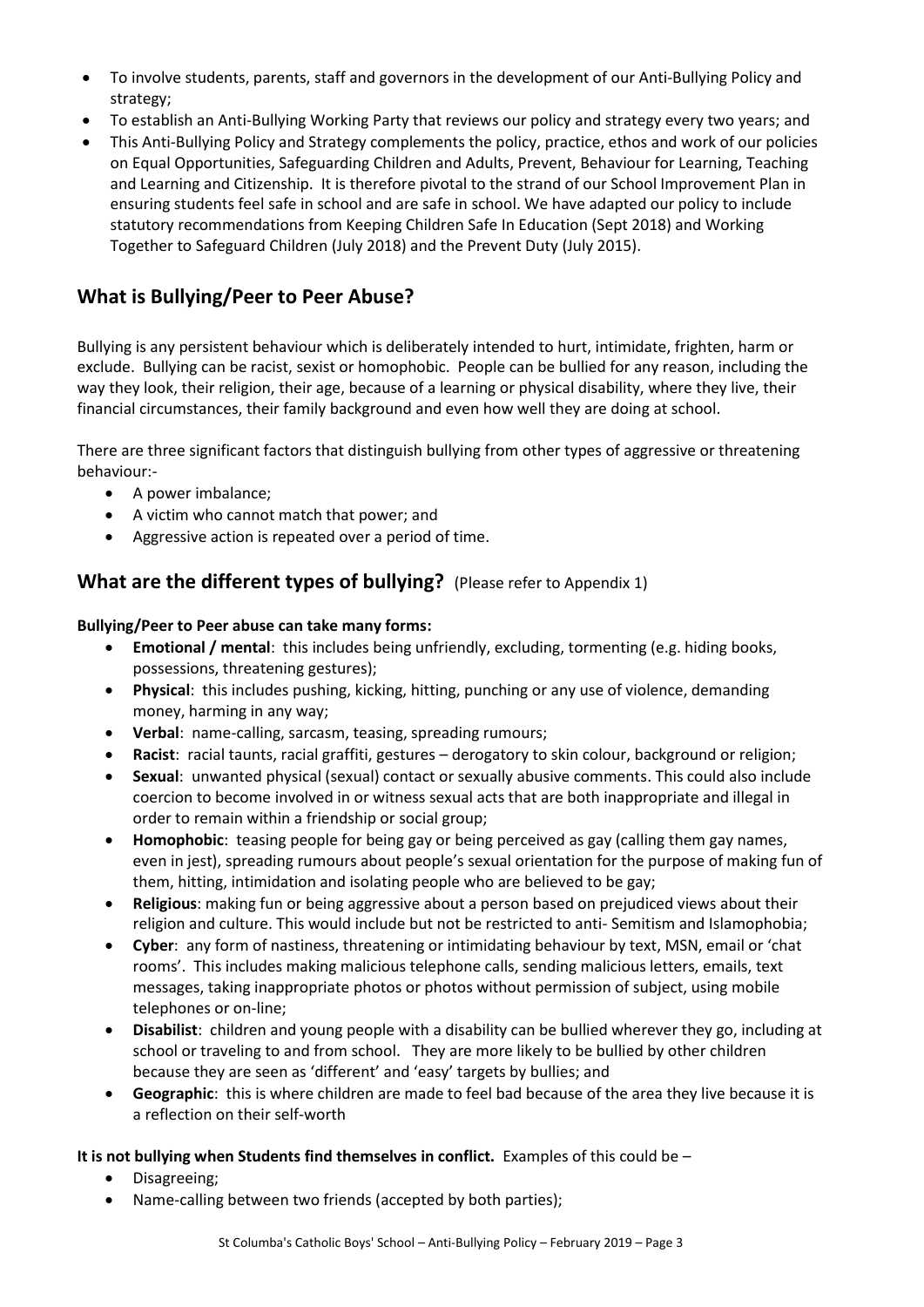- Playfighting; or
- Having an argument or even fighting (where there is no imbalance of power or intimidation).

#### **Bullying – Why People Bully Abuse Others**

- Sometimes it is jealousy of a student, his friends, his belongings or his achievements;
- Maybe it makes them feel more powerful and popular;
- It could be that they themselves have been bullied and bully others to protect themselves;
- They may be sad and unhappy themselves and take out their frustrations on others; or
- They may not actually realize what they are doing and the harm it is causing others.

#### **Bullying – Why Do Bullies Abusers Pick On Certain People**

- They may appear anxious, lack confidence and are sensitive or quiet;
- They may react to bullying by crying or withdrawing:
- They appear more able in school or other areas than the bully;
- They are envious of the other person; or
- They think the other person will not tell anyone.

#### **Possible Signs of Being a Victim of peer on Peer Abuse**

Students who are being bullied may show changes in behaviour such as becoming shy and nervous. They may feign illness, cling to adults, lack concentration, develop negative attitudes to work and become school refusers.

#### **Encouragement to Tell**

"Surveys of students suggest that the most important response to bullying is that it is taken seriously. Above all, they want to be believed and to believe that by telling, they will make things better." It is important that we create an atmosphere where the students who are being bullied or others who know about it, feel that they will be listened to and believed and that action will be swift but sensitive to their concerns.

#### **How We Encourage Students to Tell**

We encourage students to report bullying in confidence using a variety of methods. However, in keeping with our Safeguarding Policy, if a student's welfare or safety is at risk, then the information cannot be kept confidential.

We encourage students/parents to tell in the following ways:-

- Worry Boxes placed strategically around the school. These are emptied regularly and acted upon by SLT/Head of Year;
- Staff available and accessible at key times in the school day;
- Peer mentors;
- Playground buddies available at known times of the day;
- Encourage parents to report by ensuring;
- Those receiving messages or visitors are aware of what the systems are and what steps to take;
	- o At the point of contact, the issue is dealt with sensitively with the emotional needs of the parent and child considered;
		- $\circ$  The concern is taken seriously and acted upon promptly within an agreed time-scale and feedback given;
		- o There is a clear route for further action;
- Use of email systems. Students have been informed of th[e reportit@st-columbas.bexley.sch.uk](mailto:reportit@st-columbas.bexley.sch.uk) email address;
- Use of the SHARP system on the school website; and
- Staff who feel they are being bullied are also encouraged to tell.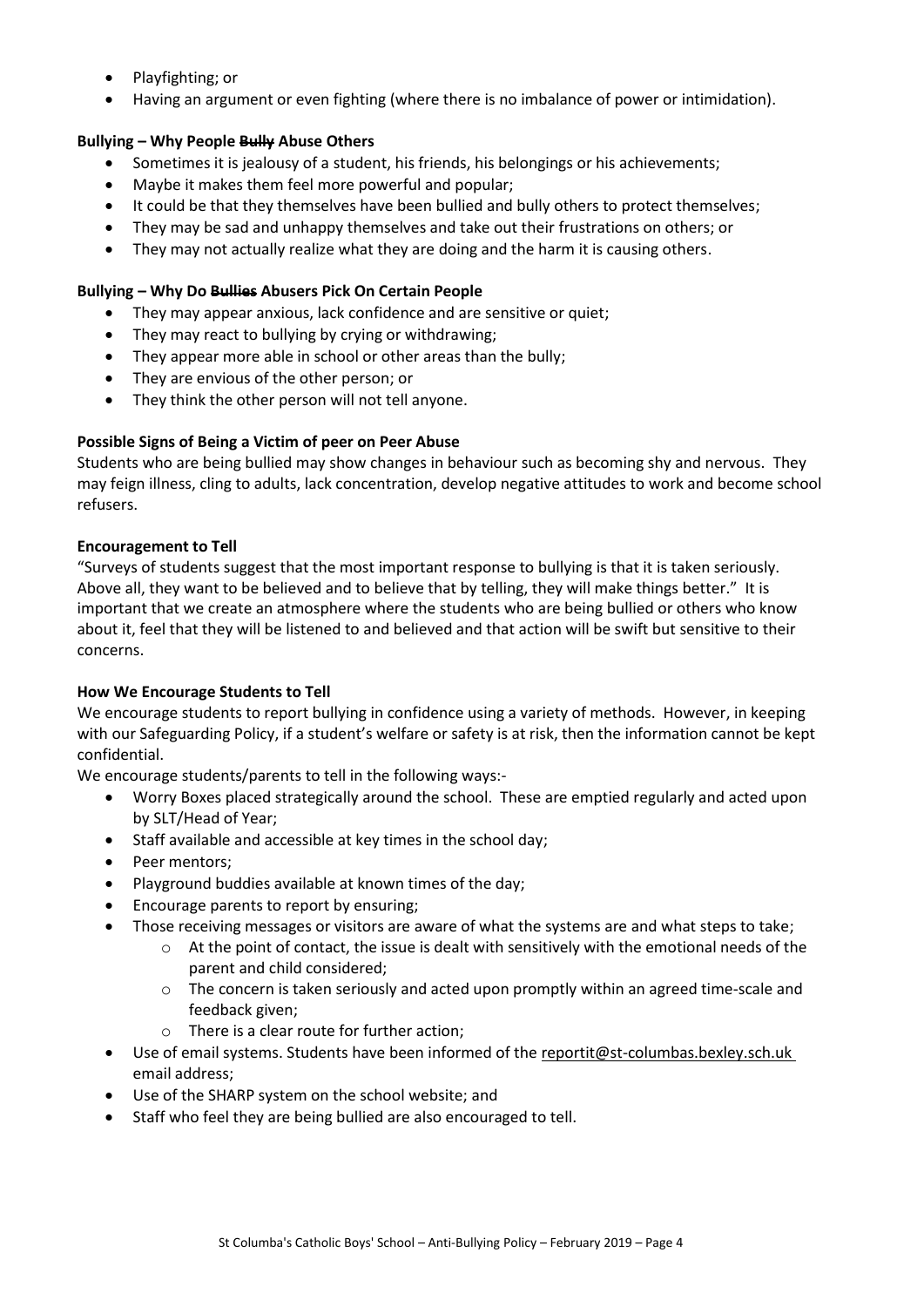#### **How We Work to Prevent Bullying Occurring**

Prevention is the key to an effective approach to combating bullying and discriminatory behaviour. We recognize the value of pro-active and preventative measures to create an atmosphere of mutual respect, understanding and tolerance that will reduce the likelihood of bullying.

Embedding the basic principle of our Christian ethos that states that everyone has the right to be treated with dignity and respect is central to our strategy for preventing bullying and complements our policy on Equal Opportunities and Safeguarding Children.

The measures we undertake to prevent bullying in our school include:

- Having a dedicated member of Senior Leadership Team who leads on Anti-Bullying;
- To develop in partnership with students the Anti-Bullying Charter which will be displayed around the school and sets clear expectations for all with regard to bullying and anti-discriminatory behaviour;
- Outside speaker presentations on dangers of Extremism;
- Dedicated Educate Against Hate assemblies which have focused on LGBTQ, Islamophobia and race hate;
- Working with the Anti-Bullying Alliance, BeatBullying to access information, attend workshops and help resource Anti-Bullying projects, such as Anti-Bullying Assemblies which always support Anti Bullying Week and are revisited later in the year;
- Provide curricular opportunities especially in RE, History, Geography, English and Drama to raise student awareness of bullying behaviours and management strategies;
- Small group work with specific children who have been involved as a victim or as a perpetrator, to promote self-esteem and resilience;
- Peer support including peer mentoring, playground buddies and 'listening ear';
- Lunch and break times or any other time in the school day, being supervised by teaching staff who know students including the Senior Leadership Team. This also includes the provision of schoolbased diversionary activities after school and at lunch times. Year 7 students have their own playground supervised by a team of teachers led by the Head of Year;
- Performing Arts opportunities which allow students to explore issues and work co-operatively through role play. Students from Year 9 performed in Anti-Bullying Week Assemblies;
- Hold parent/teacher workshops for tackling cyberbullying;
- Use tutor time to allow students and staff to explore issues and responses to issues of cyberbullying and bullying; and
- Make a clear expectation of staff of their responsibility to act as positive role models, ensuring their actions never exacerbate bullying and that they challenge any language or actions considered discriminatory

#### **Student Participation and Student Voice**

The involvement and participation of students is central to the effectiveness of this strategy. This we have sought to do by:-

- Student Surveys To help us produce high quality information of the extent, perception and nature of bullying in our school (see Appendix 2). This includes online surveys as part of Safer Internet Day;
- Student Council Ensure students' views are sought through bringing together children of different ages, backgrounds and levels of vulnerability. Students review policy for fitness for purpose;
- Students' Anti-Bullying Charter The Students Charter that clearly states in language accessible to children the expectations of students and adults as to how we should treat each other. (See Appendix 4); and
- Student Activities Students to be involved in the presentation and production of activities, resources and materials to support anti-bullying work in the school.

#### **How We Deal With Incidents of Bullying and Discriminatory Behaviour – A Stepped Approach**

This guidance follows the framework recommended for all organisations and agencies working with children and young people across the Borough of Bexley (Strategy for Combating Bullying and Related Discriminatory Behaviours in School and Non-School Settings – BLSCB August 2009).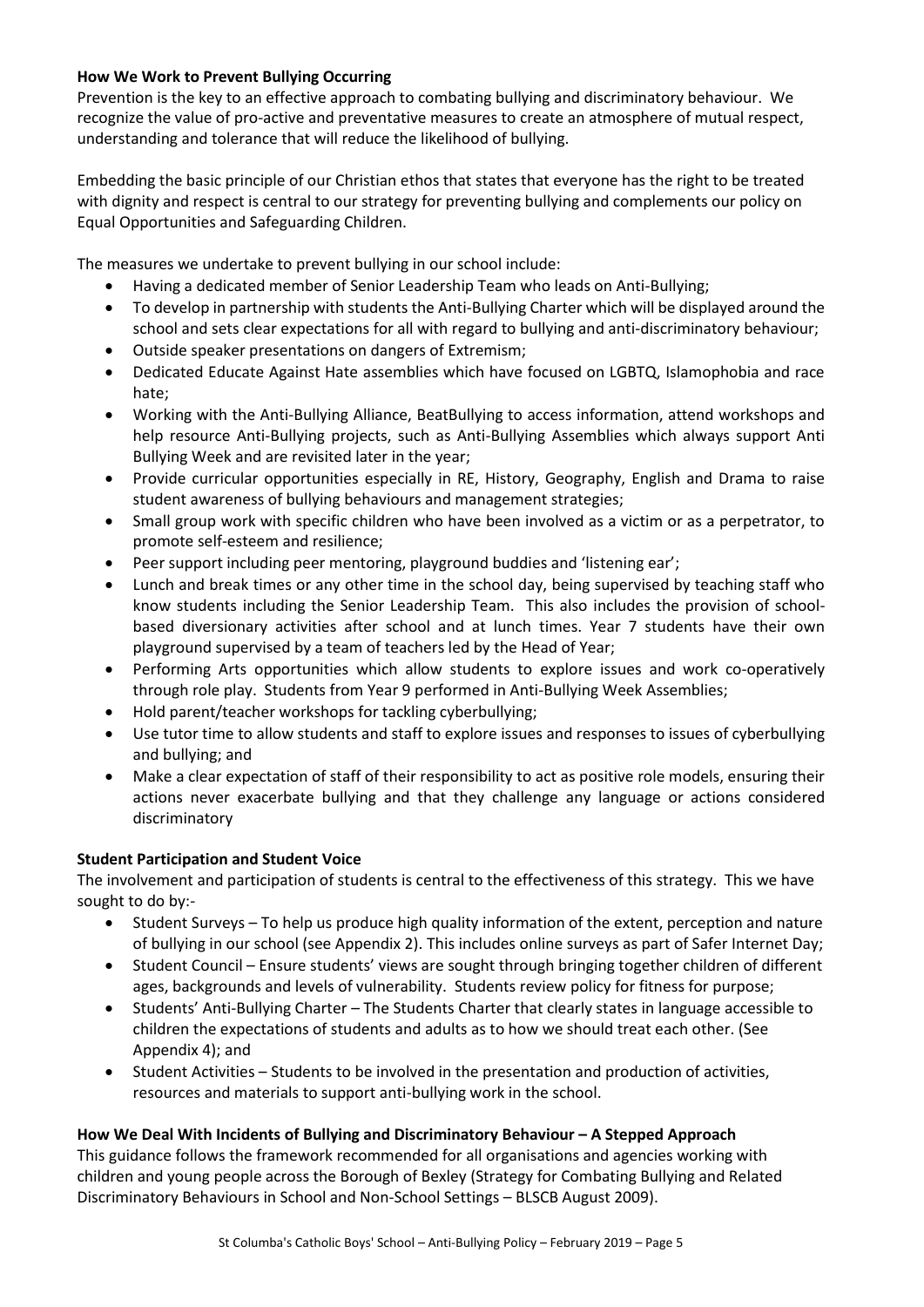A Model of Intervention – The five-step approach to incident management provides a sound process with which to deal with specific issues and build confidence in our commitment to tackling bullying. The Five Step Approach – The five-step approach to incident management provides a sound general process, whenever and wherever incidents occur. This is outlined below, and is followed by a more detailed analysis of possible responses.



| 1. | <b>Be available</b> | Break the code of secrecy. Make it known that you are ready to listen. Provide<br>immediate support. Make sure students have trust in the culture of telling. This<br>means that they will be listened to and taken seriously. Students need to know<br>there is an adult who they can confide in.                                                                                                                                                                                                                                                                                                                                                                                                       |
|----|---------------------|----------------------------------------------------------------------------------------------------------------------------------------------------------------------------------------------------------------------------------------------------------------------------------------------------------------------------------------------------------------------------------------------------------------------------------------------------------------------------------------------------------------------------------------------------------------------------------------------------------------------------------------------------------------------------------------------------------|
| 2. | Investigate         | Investigate every incident as soon as possible. Interview all parties individually at<br>first to avoid intimidation and to produce an accurate report.                                                                                                                                                                                                                                                                                                                                                                                                                                                                                                                                                  |
| 3. | <b>Record</b>       | Record every incident in a manner which reinforces the organisation's anti-<br>bullying policy. All parties should be encouraged to record the incident in<br>writing. Written records of the incident and dates of follow up conversations<br>should be recorded. Incidents of bullying should be recorded using the school's<br>Behaviour Watch system and the school's bullying incident report form. (see<br>Appendix 2)                                                                                                                                                                                                                                                                             |
| 4. | Respond             | Have a pre-agreed procedure for responding. The style should be non -<br>judgmental and relate to the severity of the incident. Remind students of the<br>policy in recording and dealing with incidents of bullying. This means that bullies<br>will be held to account for their actions and will be punished with a sanction that<br>is recorded. There will be a range of sanctions depending on the nature of the<br>individual incident and whether there have been previous incidents by a<br>particular perpetrator. (See below: the Five Step approach to respond)                                                                                                                              |
| 5. | <b>Follow Up</b>    | Show that you have a committed position on bullying by following up an incident<br>at a pre-arranged time. This will show students that we mean business, by<br>properly investigating and sanctioning anyone who bullies others. Parents of the<br>students involved will always be contacted. This will encourage positive<br>behaviour from those involved in bullying others and promoting the values of our<br>Anti Bullying Strategy by delivering on its promises. The use of restorative justice<br>is important in the process of drawing a line under specific incidents and building<br>the confidence of the victim as well as highlighting unacceptable behaviour by<br>children who bully. |

#### **Implications for Managing the Five Steps**

 **Be available** – the need for swift and effective action may conflict with other demands such as teacher time; it is preferable for the staff member of volunteer who receives the initial report to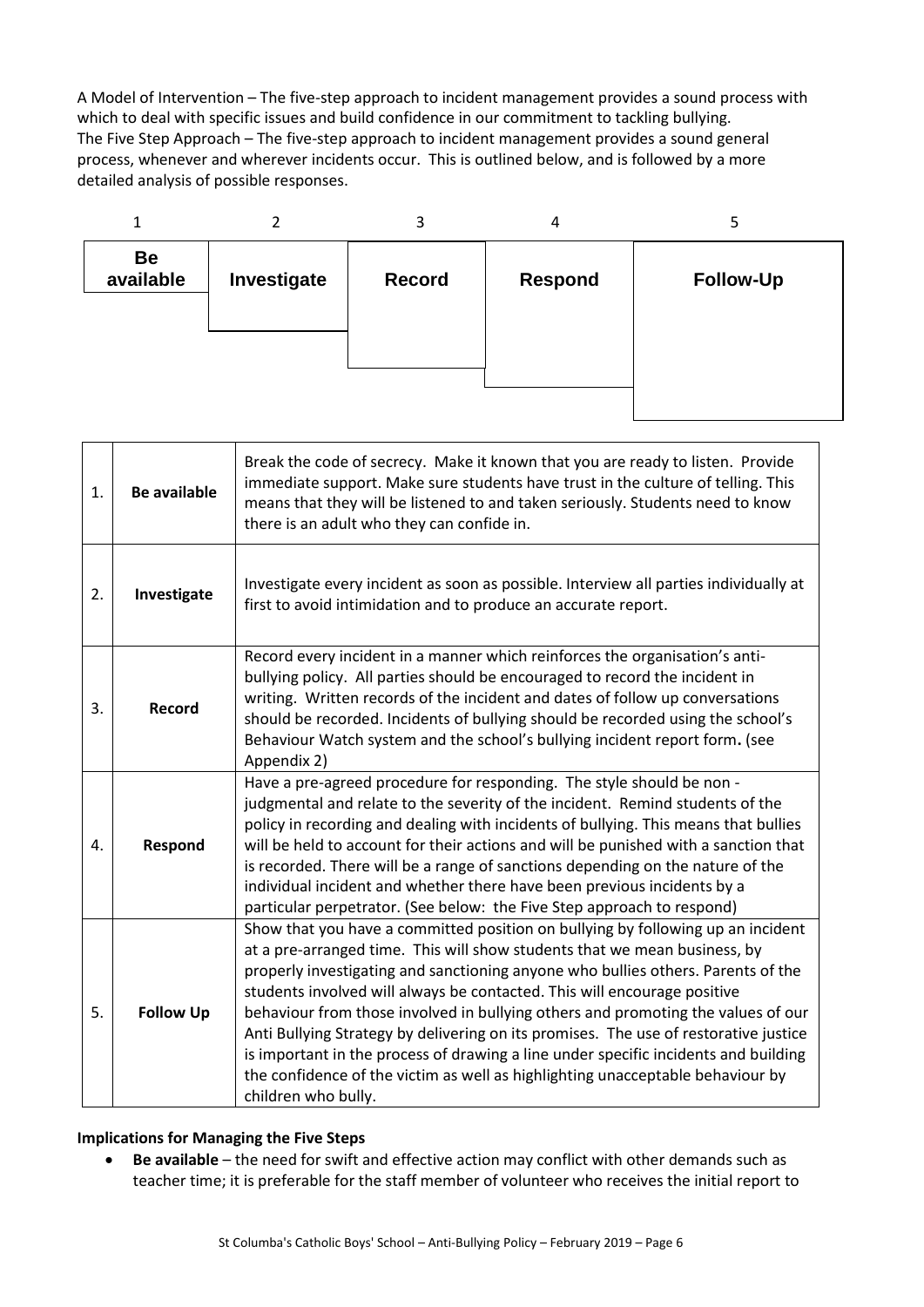pursue the initial investigation – although because we regard bullying as a serious contravention of school rules other pastoral staff are likely to be involved;

- **Investigate** it is a time consuming process, particularly if a group of children and young people or bystanders is involved; notes should be taken to aid accuracy of reporting; a quiet secure location is required for interview; interviews require an objective approach to ensure fairness;
- **Record** ensure teacher availability of report sheets and have an agreed system for collating / centralising reports
- **Respond** ensure teacher response provides models of behaviour and avoids any aggressive reaction; the way adults respond is important and should reject fully the use of 'power to inflict hurt or discomfort to another person. (Children and young people may be identified as having longterm needs requiring a positive intervention programme); and
- **Follow-Up** further time is required to follow up incidents:
	- o Repetition of an incident may occur requiring a review of strategies:
	- o The follow up should be purposeful to reassure students.

The tiered system of response is suggested to give teachers and pastoral leaders the scope to manage the range of bullying incidents which may occur, from the least severe isolated occasion to the severe and persistent cases. Sanctions may range from the withdrawal of privileges or detentions, to fixed term or even permanent exclusions, depending on the severity and / or persistence of the incidents. Please refer to Behaviour for Learning Policy.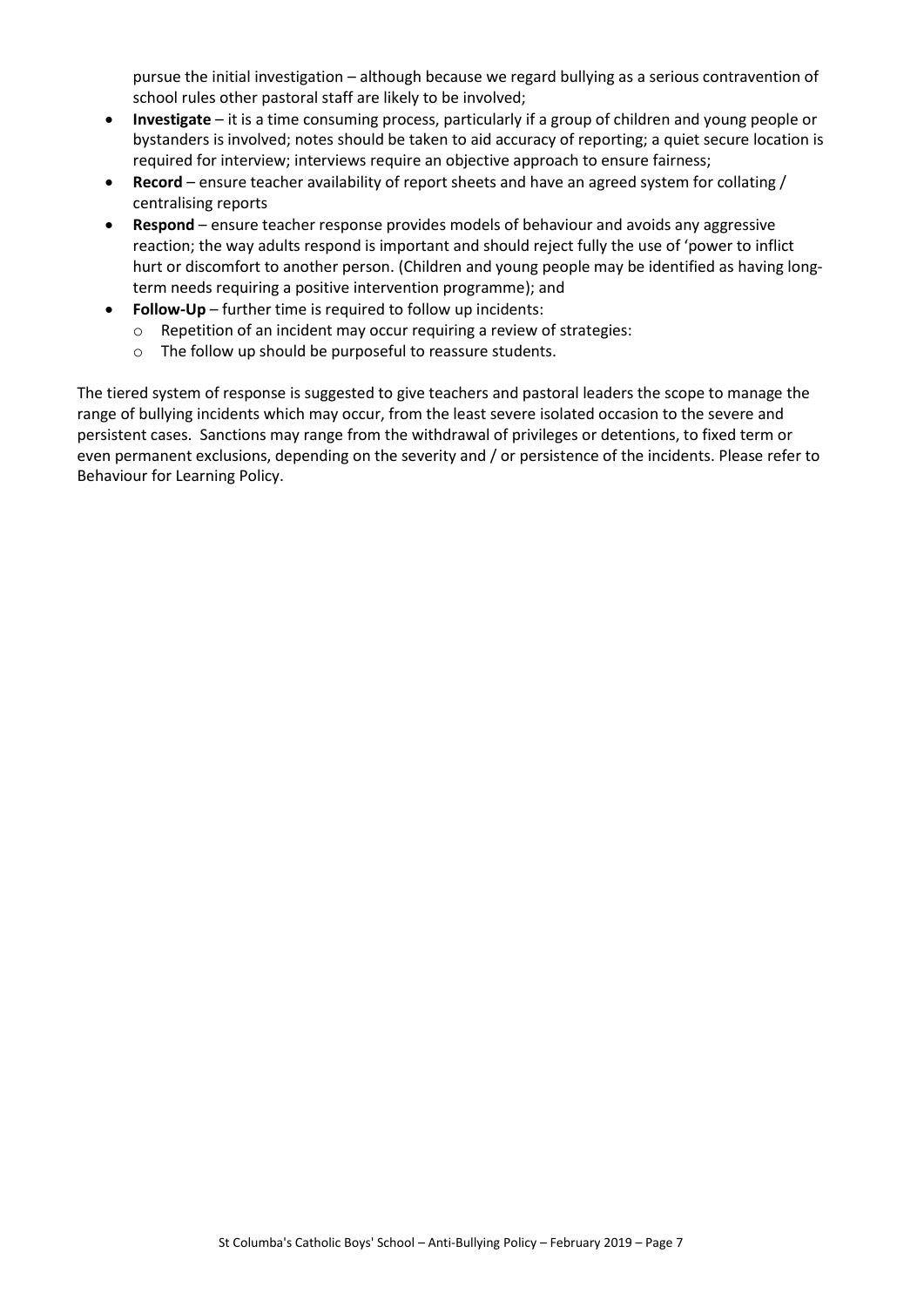# **APPENDIX 1 – Types of Bullying Behaviours**

| <b>Behaviour</b>                                                                                                       | <b>Personal Aspects</b>                                                                                                                                                                                                                                                                                      | <b>Social Aspects</b>                                                                                                                                                                                                                                                                                                                                                                                                                                                          | <b>Criminal</b>                                                                                                                                                                                                                                                                                                                                                                                                                                                                                                                                                                      |
|------------------------------------------------------------------------------------------------------------------------|--------------------------------------------------------------------------------------------------------------------------------------------------------------------------------------------------------------------------------------------------------------------------------------------------------------|--------------------------------------------------------------------------------------------------------------------------------------------------------------------------------------------------------------------------------------------------------------------------------------------------------------------------------------------------------------------------------------------------------------------------------------------------------------------------------|--------------------------------------------------------------------------------------------------------------------------------------------------------------------------------------------------------------------------------------------------------------------------------------------------------------------------------------------------------------------------------------------------------------------------------------------------------------------------------------------------------------------------------------------------------------------------------------|
| Verbal Bullying that is<br>deliberately intended to<br>hurt, intimidate,<br>frighten, harm or<br>exclude               | Name-calling, belittling<br>٠<br>comments, jokes or<br>verbal attacks based on<br>appearance, disability,<br>home situation, race,<br>culture, income, class,<br>sexuality, faith,<br>religion, family<br>Nasty teasing<br>Hurting a person's<br>feelings<br>sexual harassment<br>Making personal<br>threats | Alienating a person from<br>their friends and social<br>group<br>Damaging a reputation<br>$\bullet$<br>Excluding and not<br>including in small or<br>larger group activities<br>Ostracising<br>Malicious gossiping,<br>spreading rumours<br>Using sexually abusive or<br>suggestive language to<br>exclude a person or<br>group                                                                                                                                                | Coercing people or daring<br>$\bullet$<br>them to do illegal acts<br>Inciting others to do<br>$\bullet$<br>dangerous things<br>Inciting hatred towards an<br>$\bullet$<br>individual or group<br>Faith, disablist, homophobic,<br>$\bullet$<br>transphobic, religious, racist<br>or sexist<br>Intimidating telephone calls<br>$\bullet$<br>Sexual harassment<br>$\bullet$<br>Threats about damaging a<br>$\bullet$<br>person, their family, friends<br>or property, including<br>inflicting physical harm,<br>taunting<br>Faith, racist, homophobic,<br>sexist, disablist, religious |
| <b>Non-Verbal Bullying</b><br>that is deliberately<br>intended to hurt,<br>intimidate, harm,<br>exclude or frighten    | Intimidation through<br>$\bullet$<br>gesture<br>Hiding, stealing or<br>damaging a person's<br>books or belongings<br>Dirty looks<br>٠<br>Sending written threats<br>٠                                                                                                                                        | Setting someone up to<br>take the blame publicly<br>Shunning someone not<br>speaking with or<br>interacting with them                                                                                                                                                                                                                                                                                                                                                          | Theft<br>$\bullet$<br>stalking<br>$\bullet$                                                                                                                                                                                                                                                                                                                                                                                                                                                                                                                                          |
| <b>Physical Bullying</b><br>A direct physical attack<br>on a person<br>An indirect attack on<br>property or belongings | <b>Beating</b><br>٠<br><b>Biting</b><br>٠<br>Choking<br>٠<br>Kicking<br>٠<br>Punching<br>Shaking<br>Slapping<br><b>Tripping</b><br>Spitting<br>Hitting<br>$\bullet$<br>Poking<br>Throwing<br>Shoving<br>٠<br>Urinating<br>Groping or unwanted<br>touching<br>ignoring                                        | Social aspects of physical<br>bullying include:<br>embarrassment and<br>public humiliation<br>group bullying - when a<br>child or young person is<br>outnumbered or picked<br>on in some of the<br>following ways:<br>blocking the way<br>demanding money<br>being forced to<br>participate in<br>embarrassing initiation<br>rites<br>being forced to do<br>$\bullet$<br>unwanted things in front<br>of others<br>having belongings<br>destroyed, stolen and /<br>or ridiculed | <b>Extortion with threats</b><br>$\bullet$<br>Physical assault<br>$\bullet$<br>Sexual abuse<br>$\bullet$<br>Sexual violence<br>$\bullet$<br>Stealing<br>$\bullet$<br>Threatening with a weapon<br>٠<br>'happy slapping'<br>Using a weapon to inflict<br>harm (assault)                                                                                                                                                                                                                                                                                                               |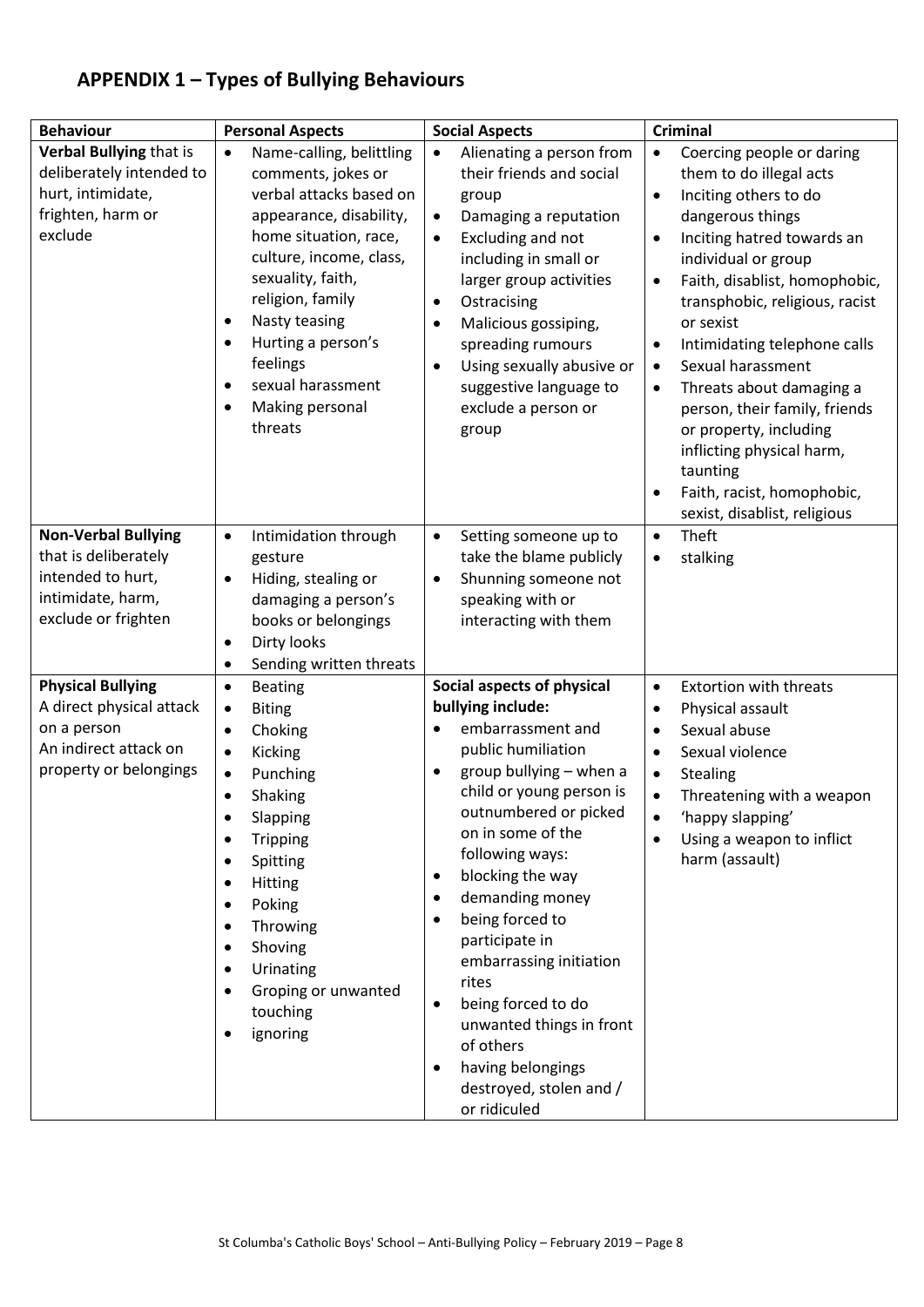| <b>Technological Bullying</b><br>The majority of verbal<br>and non-verbal<br>behaviours can be<br>carried out using new<br>forms of technology -<br>therefore technological<br>bullying takes the same<br>form as non-physical<br>victimization, but<br>without the bully<br>having to confront the<br>victim face-to-face. It is<br>often carried out<br>anonymously. | Sending threatening or<br>intimidating comments<br>via text messages<br>internet forums<br>Making malicious or<br>prank phone calls<br>Instant messaging<br>$\bullet$<br>Internet chat rooms<br>Personal websites<br>$\bullet$<br>Creating web pages<br>which aim to<br>intimidate<br>psychologically and/or<br>physically threaten, or<br>socially damage an<br>individual or group | Taking embarrassing or<br>humiliating pictures or<br>video clips on mobile<br>phones which may also<br>be sent or shared with<br>others<br>Setting up or<br>contributing to online<br>forums or websites,<br>where users post<br>malicious comments<br>about a person or group | Using any of these<br>$\bullet$<br>technological methods to<br>threaten, intimidate or harass<br>an individual or group |
|------------------------------------------------------------------------------------------------------------------------------------------------------------------------------------------------------------------------------------------------------------------------------------------------------------------------------------------------------------------------|--------------------------------------------------------------------------------------------------------------------------------------------------------------------------------------------------------------------------------------------------------------------------------------------------------------------------------------------------------------------------------------|--------------------------------------------------------------------------------------------------------------------------------------------------------------------------------------------------------------------------------------------------------------------------------|-------------------------------------------------------------------------------------------------------------------------|
|------------------------------------------------------------------------------------------------------------------------------------------------------------------------------------------------------------------------------------------------------------------------------------------------------------------------------------------------------------------------|--------------------------------------------------------------------------------------------------------------------------------------------------------------------------------------------------------------------------------------------------------------------------------------------------------------------------------------------------------------------------------------|--------------------------------------------------------------------------------------------------------------------------------------------------------------------------------------------------------------------------------------------------------------------------------|-------------------------------------------------------------------------------------------------------------------------|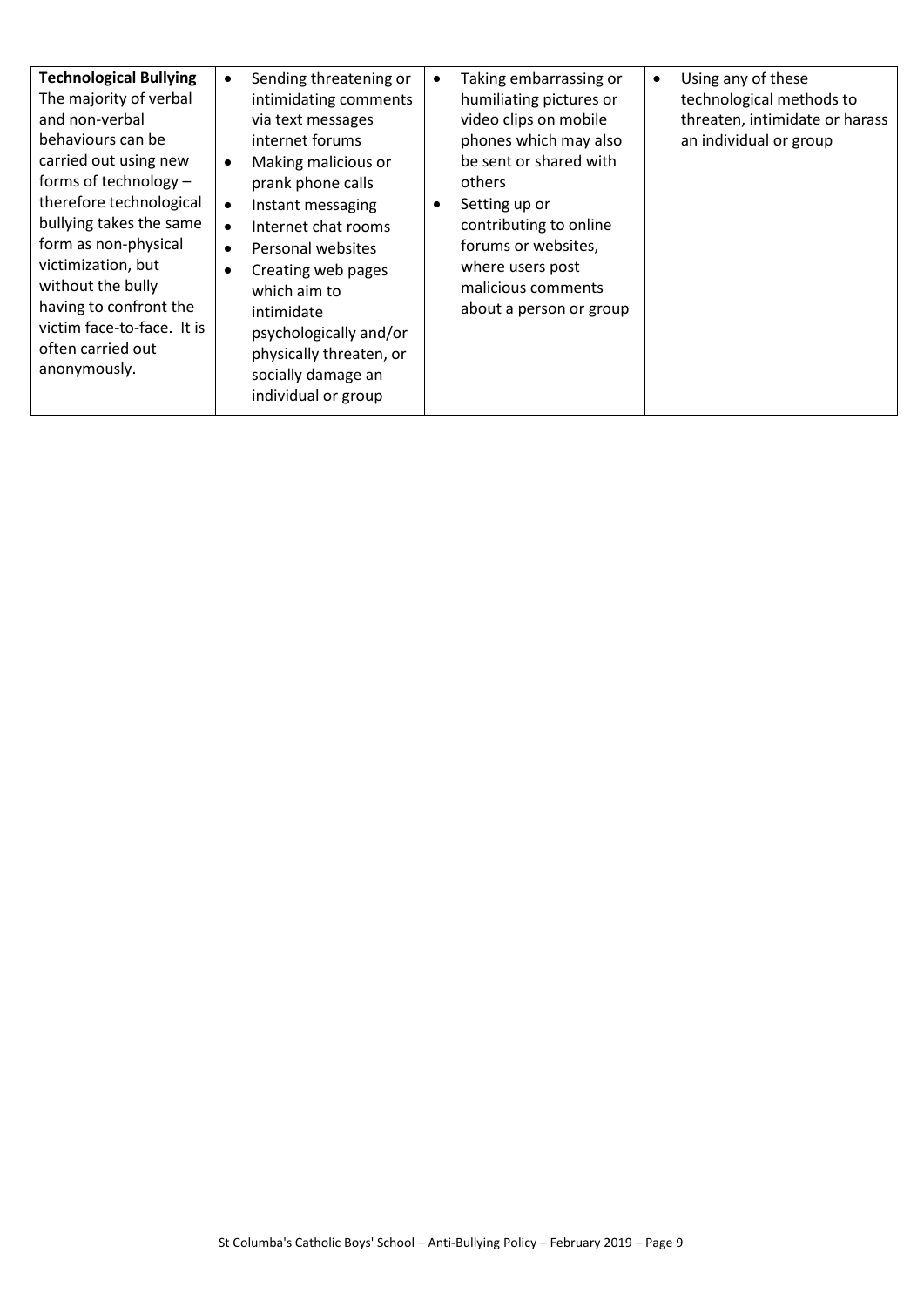# **APPENDIX 2 – Bullying Report Form**

|                                                                                    | Victim A                                                            | Victim B                                                                                                                                                |          |  | Alleged perpetrator C        | Alleged perpetrator D     |  |
|------------------------------------------------------------------------------------|---------------------------------------------------------------------|---------------------------------------------------------------------------------------------------------------------------------------------------------|----------|--|------------------------------|---------------------------|--|
| Name                                                                               |                                                                     |                                                                                                                                                         |          |  |                              |                           |  |
|                                                                                    |                                                                     |                                                                                                                                                         |          |  |                              |                           |  |
|                                                                                    | Victim A                                                            | Victim B                                                                                                                                                |          |  | Alleged perpetrator C        | Alleged perpetrator D     |  |
|                                                                                    |                                                                     |                                                                                                                                                         |          |  |                              |                           |  |
| Year                                                                               |                                                                     |                                                                                                                                                         |          |  |                              |                           |  |
| <b>Ethnicity</b>                                                                   |                                                                     |                                                                                                                                                         |          |  |                              |                           |  |
| <b>Previous</b>                                                                    | Yes / No / Unknown                                                  | Yes / No / Unknown                                                                                                                                      |          |  | Yes / No / Unknown           | Yes / No / Unknown        |  |
| Date of incident                                                                   |                                                                     | <b>Reported by</b>                                                                                                                                      |          |  | Report sent to admin on      |                           |  |
| Date reported                                                                      |                                                                     | <b>Reported to</b>                                                                                                                                      |          |  |                              |                           |  |
|                                                                                    |                                                                     |                                                                                                                                                         |          |  |                              |                           |  |
|                                                                                    | WHERE INCIDENT OCCURRED                                             |                                                                                                                                                         |          |  |                              |                           |  |
| 1. Inside school / classroom                                                       |                                                                     | 2. Immediately outside school                                                                                                                           |          |  | 3. Travelling to/from school |                           |  |
|                                                                                    | 4. Outside on playground/sports field                               | 5. Away from school e.g. school                                                                                                                         |          |  | 6. Other (specify)           |                           |  |
| <b>TYPE OF INCIDENT</b>                                                            |                                                                     | trip                                                                                                                                                    |          |  |                              |                           |  |
|                                                                                    |                                                                     |                                                                                                                                                         |          |  |                              |                           |  |
| <b>Verbal abuse</b>                                                                | Avoidance                                                           | Discrimination<br><b>Physical Violence</b>                                                                                                              |          |  |                              | <b>Group Intimidation</b> |  |
|                                                                                    | <b>Brief description of incident</b>                                |                                                                                                                                                         |          |  |                              |                           |  |
|                                                                                    |                                                                     |                                                                                                                                                         |          |  |                              |                           |  |
|                                                                                    |                                                                     |                                                                                                                                                         |          |  |                              |                           |  |
|                                                                                    |                                                                     | ACTION TAKEN indicate Y - Yes or NR - Not required<br>A. Victim(s) Support place the initials of the member of staff taking the action inside the boxes |          |  |                              |                           |  |
|                                                                                    | Confirming the school's firm policy towards such behaviour          |                                                                                                                                                         |          |  |                              | Yes / NR                  |  |
| Affirm victim(s) self-worth, their culture, religion, ethnicity                    |                                                                     |                                                                                                                                                         | Yes / NR |  |                              |                           |  |
| Inform or arrange meeting with the parent/carer immediately, by letter or by phone |                                                                     |                                                                                                                                                         | Yes / NR |  |                              |                           |  |
| Provided or referred for counselling<br>Yes / NR                                   |                                                                     |                                                                                                                                                         |          |  |                              |                           |  |
| Other support (please state)                                                       |                                                                     |                                                                                                                                                         |          |  |                              |                           |  |
|                                                                                    |                                                                     |                                                                                                                                                         |          |  |                              |                           |  |
|                                                                                    | B. Dealing with the perpetrator(s)                                  |                                                                                                                                                         |          |  |                              |                           |  |
|                                                                                    | Explained firmly the wrong done, in line with the disciplinary code |                                                                                                                                                         |          |  |                              | Yes / NR                  |  |
|                                                                                    | Informed or arranged meeting with parent/guardian as appropriate    |                                                                                                                                                         |          |  |                              | Yes / NR                  |  |
|                                                                                    |                                                                     | Sent perpetrator(s) to the appropriate senior member of staff to record the incident                                                                    |          |  |                              | Yes / NR                  |  |
|                                                                                    | Used the disciplinary procedures                                    |                                                                                                                                                         |          |  |                              | Yes / NR                  |  |
| Used exclusion procedures                                                          |                                                                     |                                                                                                                                                         |          |  |                              | Yes / NR                  |  |
|                                                                                    | Provided or referred for counselling                                |                                                                                                                                                         |          |  |                              | Yes / NR                  |  |
|                                                                                    | Limited action taken due to inconclusive evidence                   |                                                                                                                                                         |          |  |                              | Yes / NR                  |  |
|                                                                                    | Involvement of safer schools community police officer               |                                                                                                                                                         |          |  |                              | Yes / NR                  |  |
|                                                                                    | C. School / institution response                                    |                                                                                                                                                         |          |  |                              |                           |  |
|                                                                                    | Thorough investigation of reported incident                         |                                                                                                                                                         |          |  |                              | Yes / NR                  |  |
| Reported the matter to the Head of Year, Deputy Head                               |                                                                     |                                                                                                                                                         | Yes / NR |  |                              |                           |  |
| Report to Governors                                                                |                                                                     |                                                                                                                                                         | Yes / NR |  |                              |                           |  |
| Immediate report to Local Authority. Reported to:                                  |                                                                     |                                                                                                                                                         | Yes / NR |  |                              |                           |  |
| Report to other agencies such as police (if so, crime number)                      |                                                                     |                                                                                                                                                         | Yes / NR |  |                              |                           |  |
| Sent a letter to all parents/guardians explaining the matter                       |                                                                     |                                                                                                                                                         | Yes / NR |  |                              |                           |  |
| Other institutional response                                                       |                                                                     |                                                                                                                                                         | Yes / NR |  |                              |                           |  |
|                                                                                    | Has this incident been resolved to the satisfaction of all?         |                                                                                                                                                         |          |  |                              | Yes / NR                  |  |
|                                                                                    | Signature of designated person                                      |                                                                                                                                                         |          |  |                              |                           |  |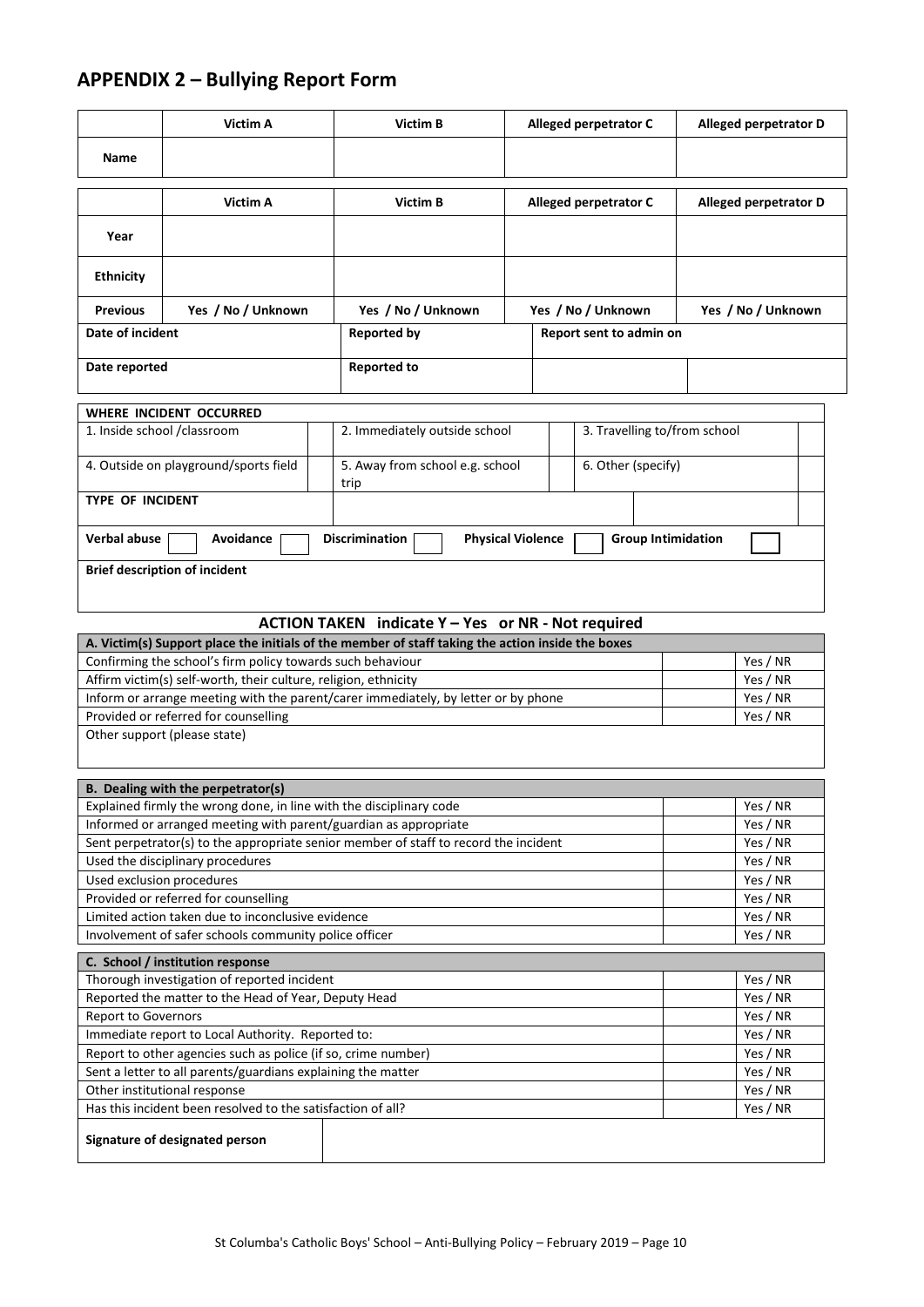## **APPENDIX 3 – Bullying Survey**

Please take the time to answer these questions as carefully and honestly as you can. Bullying is an important issue. We all have the right to feel safe at school. Answering the questions in this survey helps us to plan our services as best we can to ensure everyone comes to school to learn. Thank you.

| Which of the following incidents would you think of as<br>bullying? |     |    |        |
|---------------------------------------------------------------------|-----|----|--------|
|                                                                     | Yes | No | Unsure |
| Name calling                                                        |     |    |        |
| Physical abuse, e.g. kicking, hitting, punching<br>etc.             |     |    |        |
| Picking on people all of the time                                   |     |    |        |
| Falling out with friends                                            |     |    |        |
| Hurting people's feelings                                           |     |    |        |
| Teasing and laughing at people                                      |     |    |        |
| Racism                                                              |     |    |        |
| Homophobia                                                          |     |    |        |
| Leaving people out                                                  |     |    |        |
| Spreading rumours                                                   |     |    |        |
| Making threats                                                      |     |    |        |
| Nasty text messaging                                                |     |    |        |
| 2<br>Do you think all children get bulled at<br>some time?          | Yes | No | Unsure |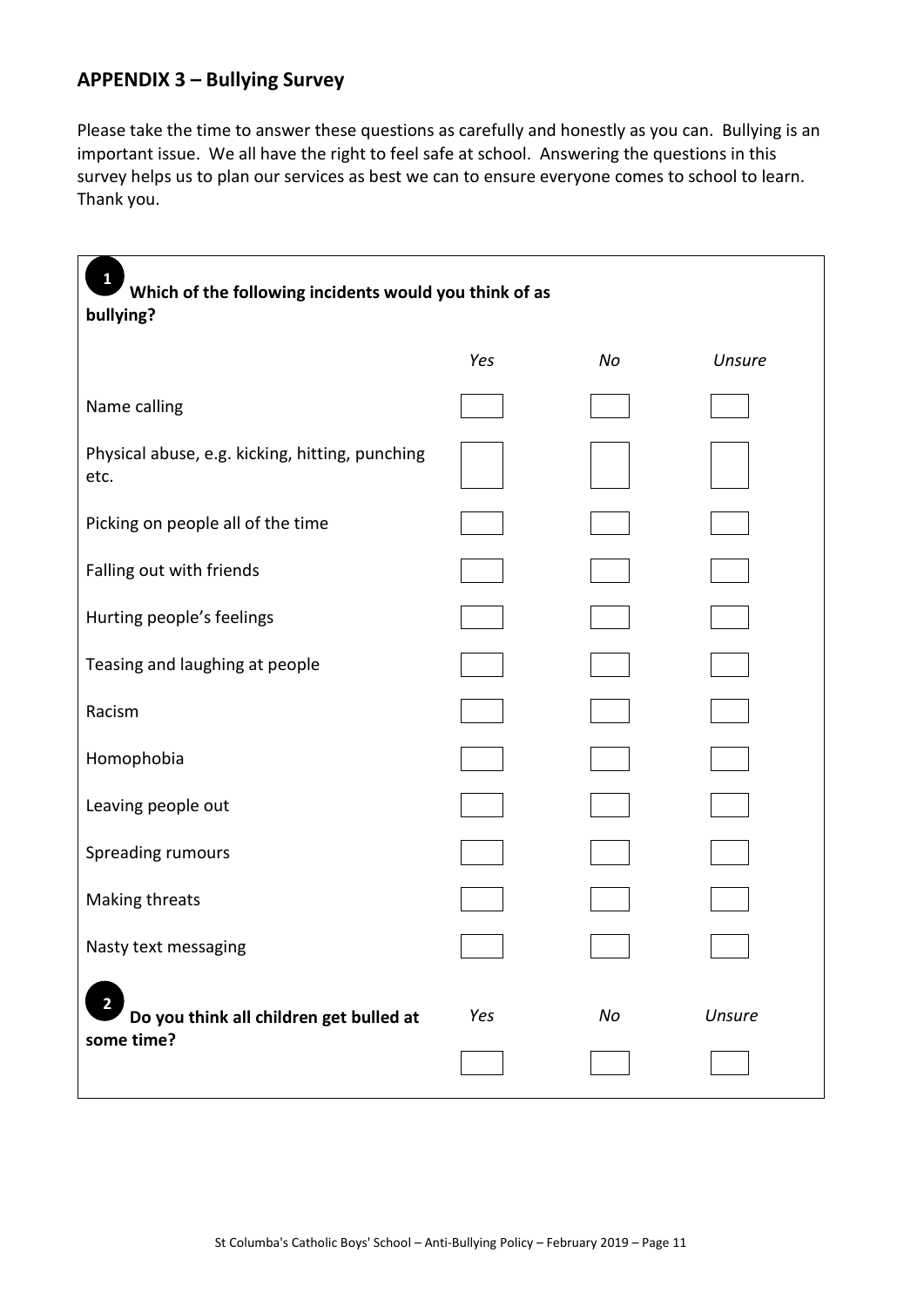| 3<br>Do you think all children bully at times?                                  | Yes                | No                     | Unsure             |
|---------------------------------------------------------------------------------|--------------------|------------------------|--------------------|
| 4<br>Do you think bullying goes on in your school?                              | Yes                | No                     | Unsure             |
| 5<br>Have you ever been bullied at school or on your way<br>to and from school? |                    |                        |                    |
|                                                                                 | Yes                | No                     | <b>Unsure</b>      |
| If yes, how were you bullied?                                                   |                    |                        |                    |
| 6<br>What would you do if you were be bullied?                                  | Talk to<br>Someone | Keep it<br>to yourself | Stay<br>away       |
| How easy is it to talk to a member of staff if you feel you are being bullied?  |                    |                        |                    |
| Very easy                                                                       | Quite easy         | Not very<br>easy       | Not at<br>all easy |
| 8<br>If you have been bullied did you tell anyone<br>about it?                  | Yes                | No                     | Unsure             |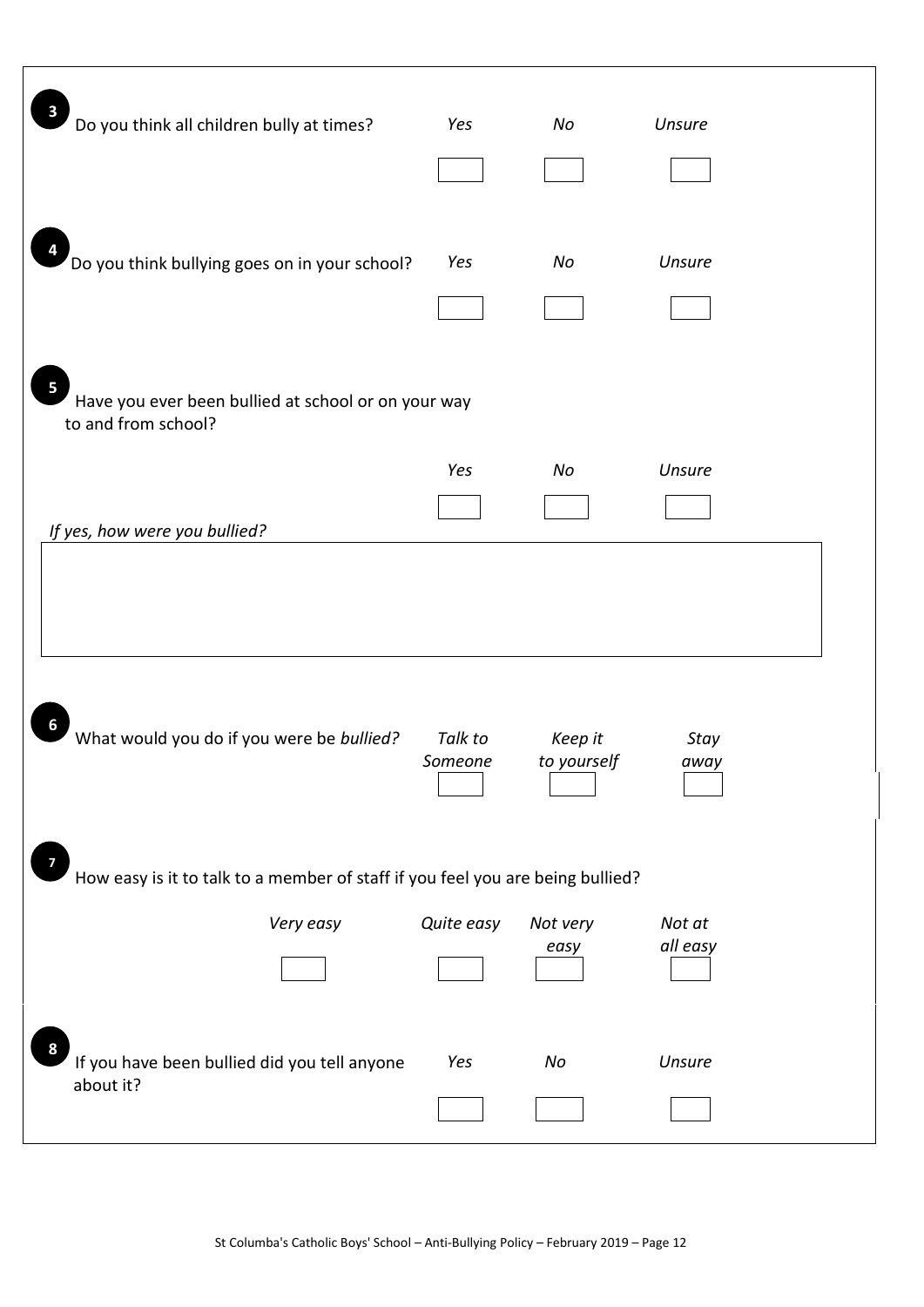| 9  | If you did tell someone, who did you tell?                            |        |              |                |        |
|----|-----------------------------------------------------------------------|--------|--------------|----------------|--------|
|    |                                                                       | Friend | A member of  | Parent / Carer | Other  |
|    |                                                                       |        | School staff |                |        |
|    |                                                                       |        |              |                |        |
| 10 | If you did tell someone, did this lead to the bullying being stopped? |        | Yes          | No             | Unsure |

**11**

 If you didn't tell anyone about being bullied, was this because *(tick as many as you need to)*

| You were afraid of the bullies              |  |
|---------------------------------------------|--|
| You thought nobody would listen             |  |
| You thought you could deal with it yourself |  |
| What was that reason?                       |  |

# **12**

Whereabouts in the school do you feel you are most likely to be bullied?

# **13**

Whereabouts in the school do you feel you are safe and are least likely to be bullied?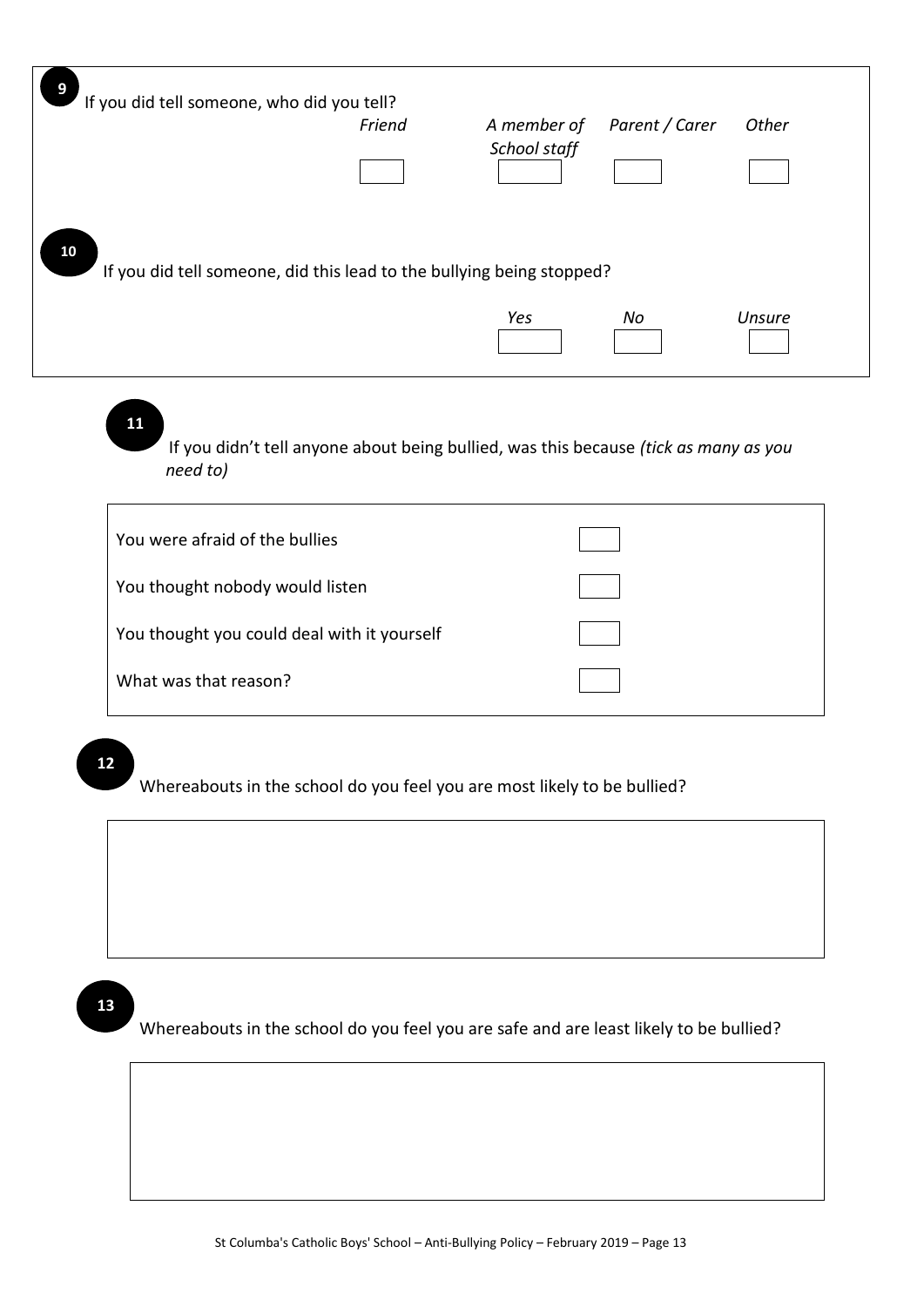## **APPENDIX 4 – Anti-Bullying Charter**

## We want our school to be free from bullying

Every single student at St Columba's has the right to be safe and happy at school. They have the right to enjoy their learning and leisure time free from intimidation, both in the school and outside.

| $\mathbf{1}$   | We will not tolerate unkind actions or remarks – even if these were not intended to hurt. There<br>should be no action that could damage a student's self-esteem.    |
|----------------|----------------------------------------------------------------------------------------------------------------------------------------------------------------------|
| $\overline{2}$ | There should be no physical abuse.                                                                                                                                   |
| 3              | There should be no name calling.                                                                                                                                     |
| 4              | There should be no ganging up on people.                                                                                                                             |
| 5              | There should be no exclusion of a person from any group.                                                                                                             |
| 6              | When somebody does something wrong they should not be laughed at.                                                                                                    |
| $\overline{7}$ | Everyone should feel respected. We share the responsibility to ensure that bullying is not tolerated.                                                                |
| 8              | Students should support each other by reporting all instances of bullying, and those dealing with the<br>report will take appropriate action.                        |
| 9              | Bullying will be dealt with seriously.                                                                                                                               |
| 10             | We are a 'telling school', bullying is too important not to be reported.                                                                                             |
| 11             | Vandalism of personal property cannot be tolerated and personal property should not be borrowed<br>without the owner's free consent.                                 |
| 12             | There should be no intimidation of younger students by older students.                                                                                               |
| 13             | There should be acceptance of each other's differences, whether how a person behaves (extra hard<br>worker, etc) or how they appear (physical characteristics, etc). |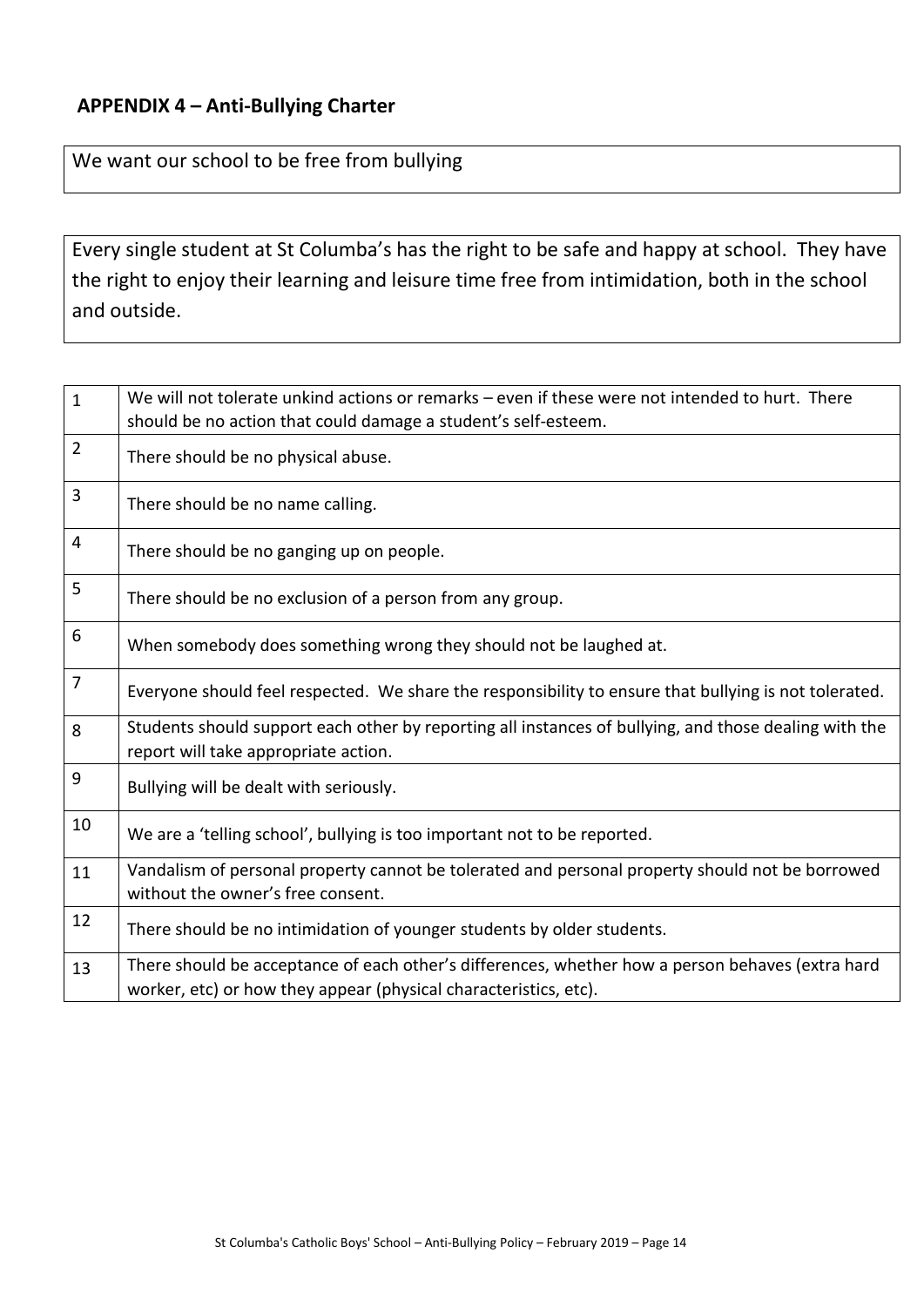# **Appendix 5 – DCSF and Healthy Schools Guidance**

Over the last two years the Department of Children, Schools and Families (DCSF) and Healthy Schools have revised their guidance on Anti-Bullying. The documents referred to in this short summary are:

- 1. DCSF Safe to Learn: An overview of Anti-Bullying including four specific areas:
	- Cyber Bullying
	- Homophobic Bullying
	- Bullying around Racism, Religion and Culture
	- Bullying Involving Children with Special Educational Needs and Disabilities

This guidance was first published in 2007 and acts as an overview to Anti-Bullying. It sets out what the law says Children's Service's Authorities and schools should do about bullying, in order to promote the wellbeing of young people and ensure they stay safe.

This guidance covers both how schools should tackle bullying in general and how schools can respond to the different kinds of bullying, such as cyber bullying, homophobic bullying and racist bullying.

### 2. Healthy Schools: Anti-Bullying Guidance for Schools

Supplement (2008) to Guidance for schools on Developing Emotional Health and Wellbeing (2007). The executive summary of this guidance states "The National Healthy Schools Programme (NHSP), a joint Department of Health (DH) and Department for Children, Schools and Families (DCSF) programme, has worked with 11 Million, The Office of the Children's Commissioner for England and The Anti-Bullying Alliance (ABA) to produce this guidance". It includes both details of a literature review and examples of good practice.

#### 3. Cyber Bullying - Ref: DCSF-00658-2007

This guidance was developed for the Department for Children, Schools and Families (DCSF) by Childnet International and in consultation with the DCSF Cyber Bullying Taskforce, which included representatives

from organizations as diverse as Bebo, 02, Kidscape and the Carphone Warehouse.

In fact, some cyber bullying activities could be criminal offences under a range of different laws, including the Protection from Harassment Act 1997 which has both criminal and civil provision, the Malicious Communications Act 1988, Section 127 of the Communications Act 2003 and the Public Order Act 1986. The age of criminal responsibility in the UK starts at ten.

#### 4. Homophobic Bullying - Ref: 00668-2007BKT-EN

This guidance was written for the DCSF by Stonewall and Educational Action Challenging Homophobia (EACH) and was created with the help of children and young people, Heads and school staff, in secondary school, where homophobic language can be more extensive. For example, homophobic language can be used:

- To describe an inanimate object or item that is thought to be inferior or laughable "that pencil case is so gay"
- To bully someone who has gay parents or other family members who are gay
- To suggest that a person is inferior or laughable or in some way not behaving as they should do – "why do you want to play basketball? Are you a gay?"
- To suggest that an action or response is felt to be inappropriate "I'm not doing the play if I have to hug him, that's gay"
- To intimidate someone or make them feel uncomfortable "Miss, are you a lesbian?"
- To undermine and bully someone by suggesting that they are gay, including spreading rumours and malicious gossip
- To verbally bully someone who is gay, or who is thought to be gay
- 5. Bullying around Racism, Religion and Culture Ref: 0000-2006DOC-XX